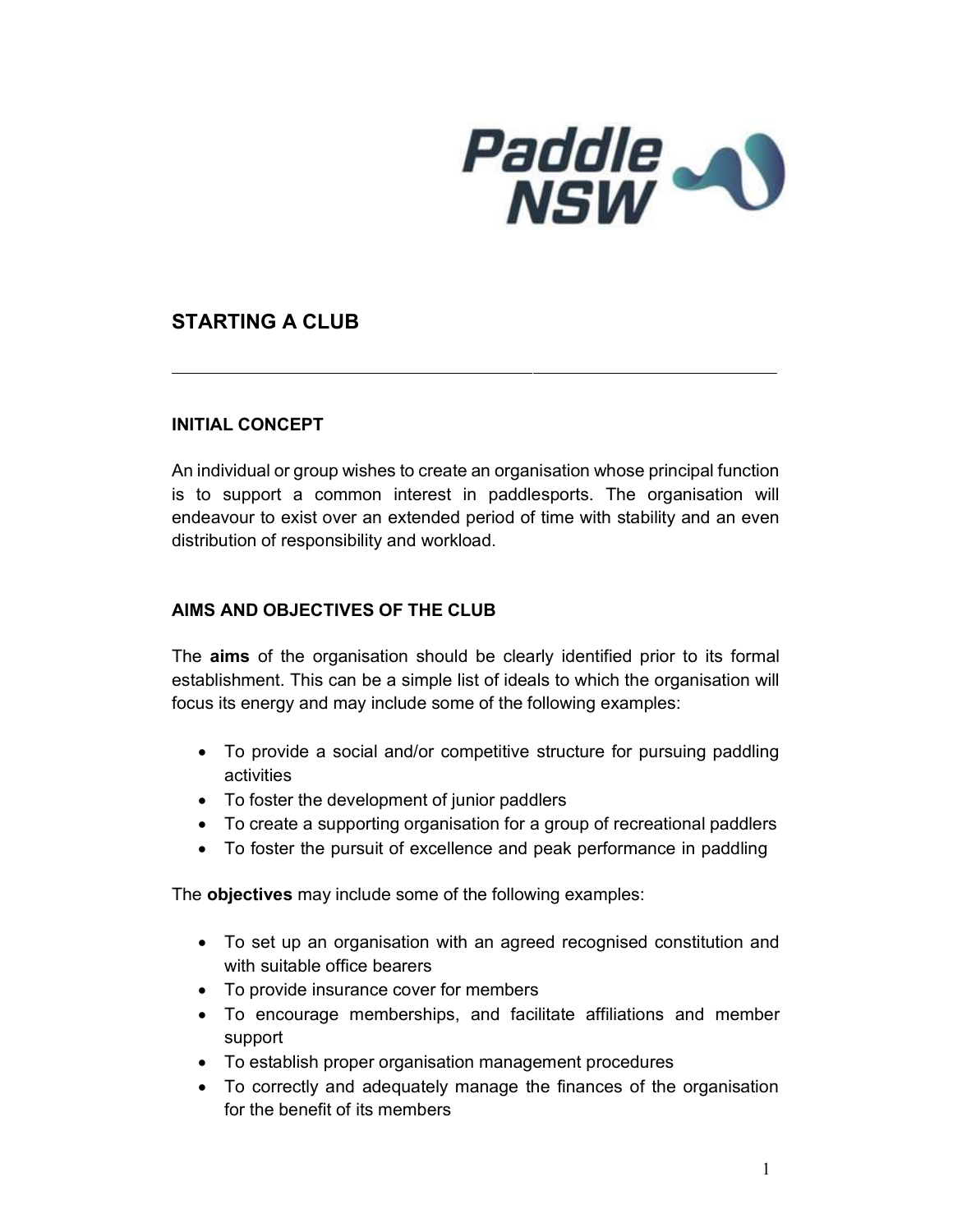## GETTING STARTED

The following sites provide current and relevant information when considering the establishment of a club structure:

NSW Office of Sport - Running your club | NSW Government

NSW Fair Trading - Associations | NSW Fair Trading

### What are the main benefits of incorporating as an association?

- Create a legal entity that is separate from the individual members
- Provide a certain amount of limited liability for members
- Continue regardless of changes to membership
- Enter into enforceable contracts including buying and selling property
- Sue (but also to be sued)

#### RUNNING THE CLUB

Of course, you then have to run the Club in accordance with adopted rules:

#### Club (Association) rules

Every incorporated association must have documented rules. A generic constitution available from NSW Fair Trading (link above) is seen as the best option. The model rules act as a safety net for clubs.

To change the rules, a special resolution must be passed by members of the club. The public officer must lodge with NSW Fair Trading any change to the rules within one month of the special resolution being passed in order for them to take effect.

#### Annual general meetings

An annual general meeting (AGM) must be held at least once in each calendar year and within six months of the end of the club's financial year. This does not have to be 30 June.

Financial accounts must be presented to the members at each AGM. Within one month of the AGM, the public officer must provide NSW Fair Trading with an annual statement that includes a copy of the financial reports.

#### The Committee

Clubs must have a committee. This committee is responsible for managing the club. The committee should comprise at least a president, vice-president,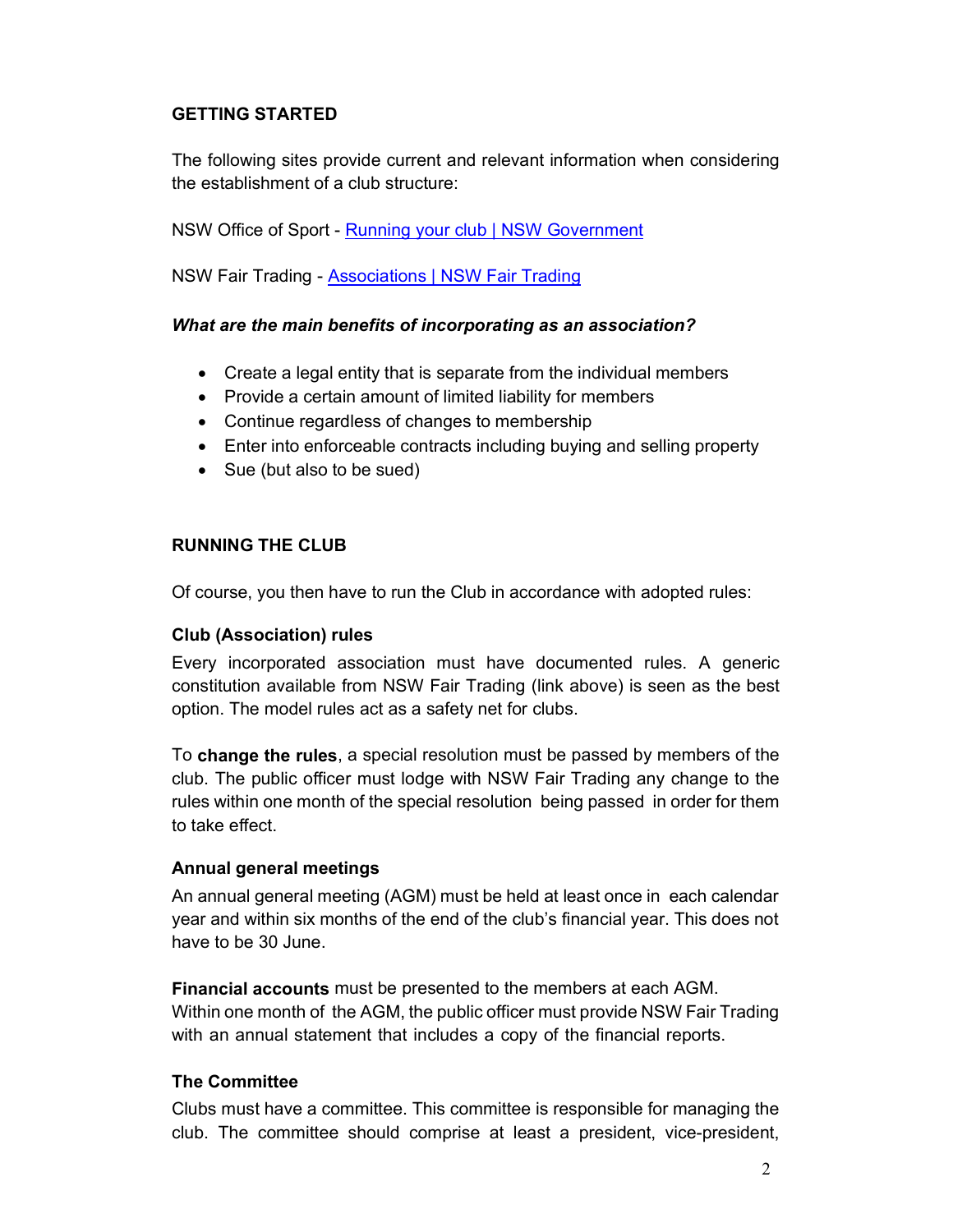secretary and treasurer. One committee member must be appointed the public officer. The public officer is responsible for lodging documents, keeping membership registers and contact details of the committee.

### **INSURANCE**

It is vital that the office bearers of a sporting club are protected from legal and other claims. Insurance for the club and its office bearers is automatic when club affiliation is accepted by PaddleNSW. Office bearers are covered for Directors & Officers insurance and Professional Liability insurance, provided they are entered in the Paddle Australia GoMembership system. There is no cost involved as a volunteer.

Individual club members obtain 24/7 personal accident and public liability insurance when concurrently joining the parent bodies PaddleNSW and Paddle Australia. All insurance benefit and claim information is available when hitting the "insurance" tab here: Membership | Paddle Australia

In order for a Club to participate in the benefits of the above, it must be affiliated with PaddleNSW and if it is organising paddling activities, those participating in these activities must be annual or at least single-event members of PaddleNSW. These activities include races, training and trialling, meetings, fundraising activities, travel to and from these activities throughout Australia and any other activity incidental thereto.

### JOINING PADDLENSW

Expressions of interest to affiliate your club with PaddleNSW should be addressed to the CEO at admin@paddlensw.org.au

Your club is the backbone of organised paddling in NSW. An annual fee of \$200 is applicable. Your club will be eligible to host events organised by PaddleNSW. Other benefits include:

- We provide Professional Liability Insurance so that organisers of your events including coaches, guides, office bearers and others are covered
- We provide information about events and activities you can participate in, including recreation paddles
- You can find results of events
- We continually update our information base on our website to keep you abreast of interesting things happening in NSW & ACT paddling
- Regular newsletters giving notice of upcoming events and lots of other useful information